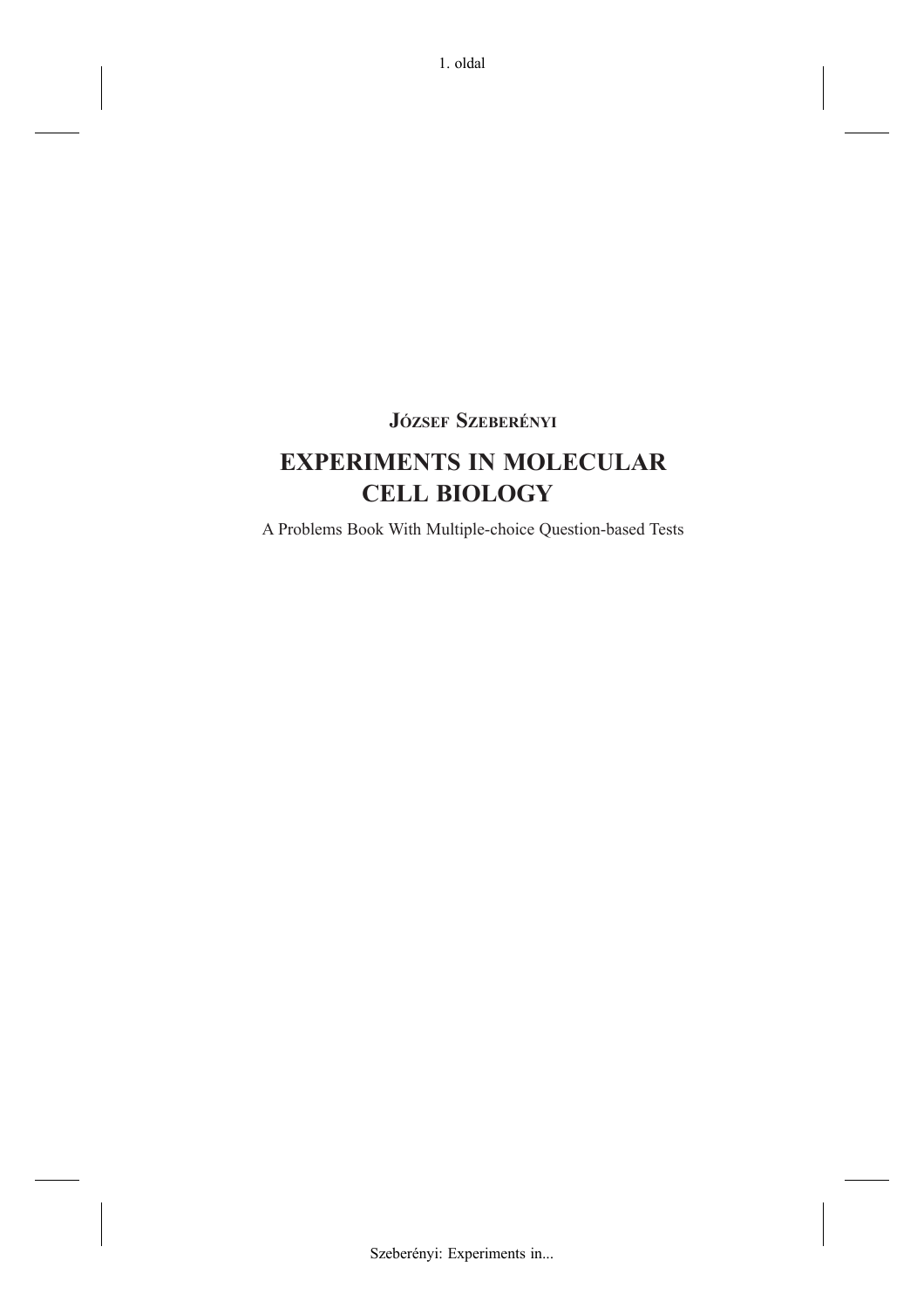WWW.SCHENKBUCHVERLAG.DE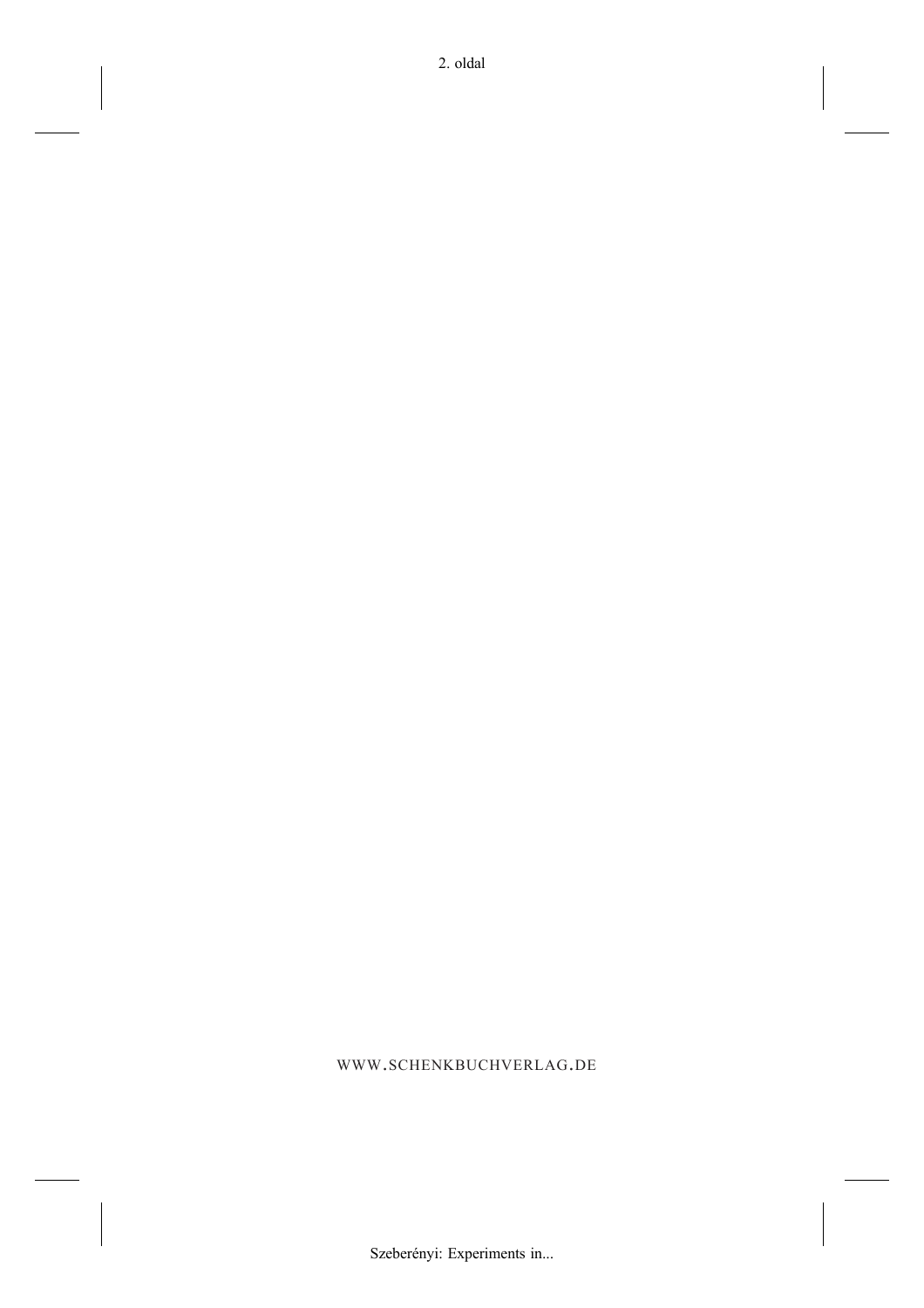**JÓZSEF SZEBERÉNYI**

# **EXPERIMENTS IN MOLECULAR CELL BIOLOGY**

A Problems Book With Multiple-choice Question-based Tests

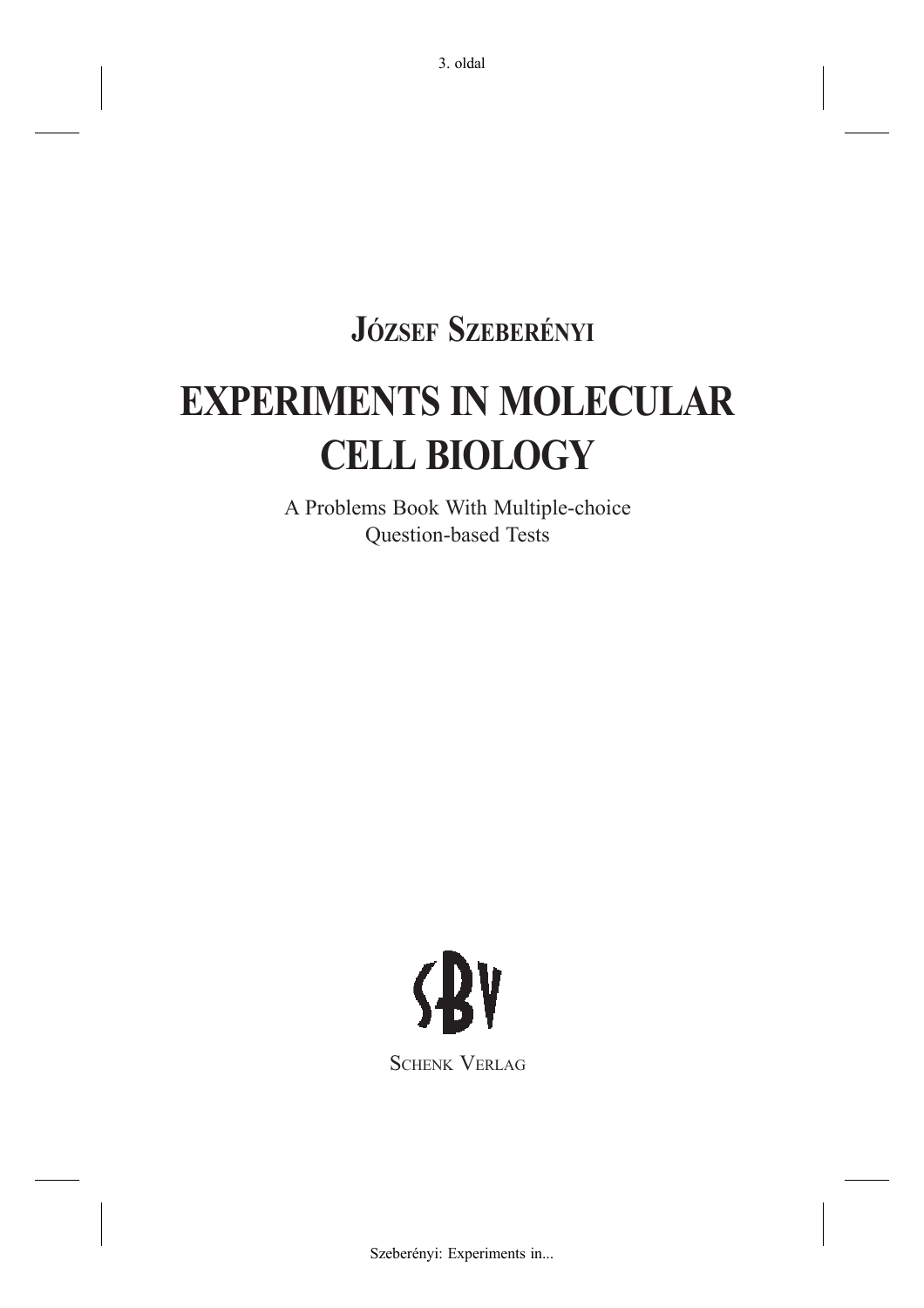Reviewer András Tigyi MD, PhD

Technical Assistance Melinda Kiss Mónika Vecsernyés

 Bibliografische Information. Der Deutsche Bibliothek Die Deutsche Bibliothek verzeichnet diese Publikation in der Deutschen Nationalbibliografie; detaillierte bibliografische Daten sind im Internet über http.//dnb.ddb.de abrufbar.

> ISBN 3-939337-13-7 ISBN 978-3-939337-13-3

© Schenk Verlag GmbH, Passau 2006

All rights reserved. No part of this publication may be reproduced, stored in a retrieval system, or transmitted in any form or by any means, electronic, mechanical, photocopying, recording, or otherwise, without the prior written permission of the Publisher.

Printed in Hungary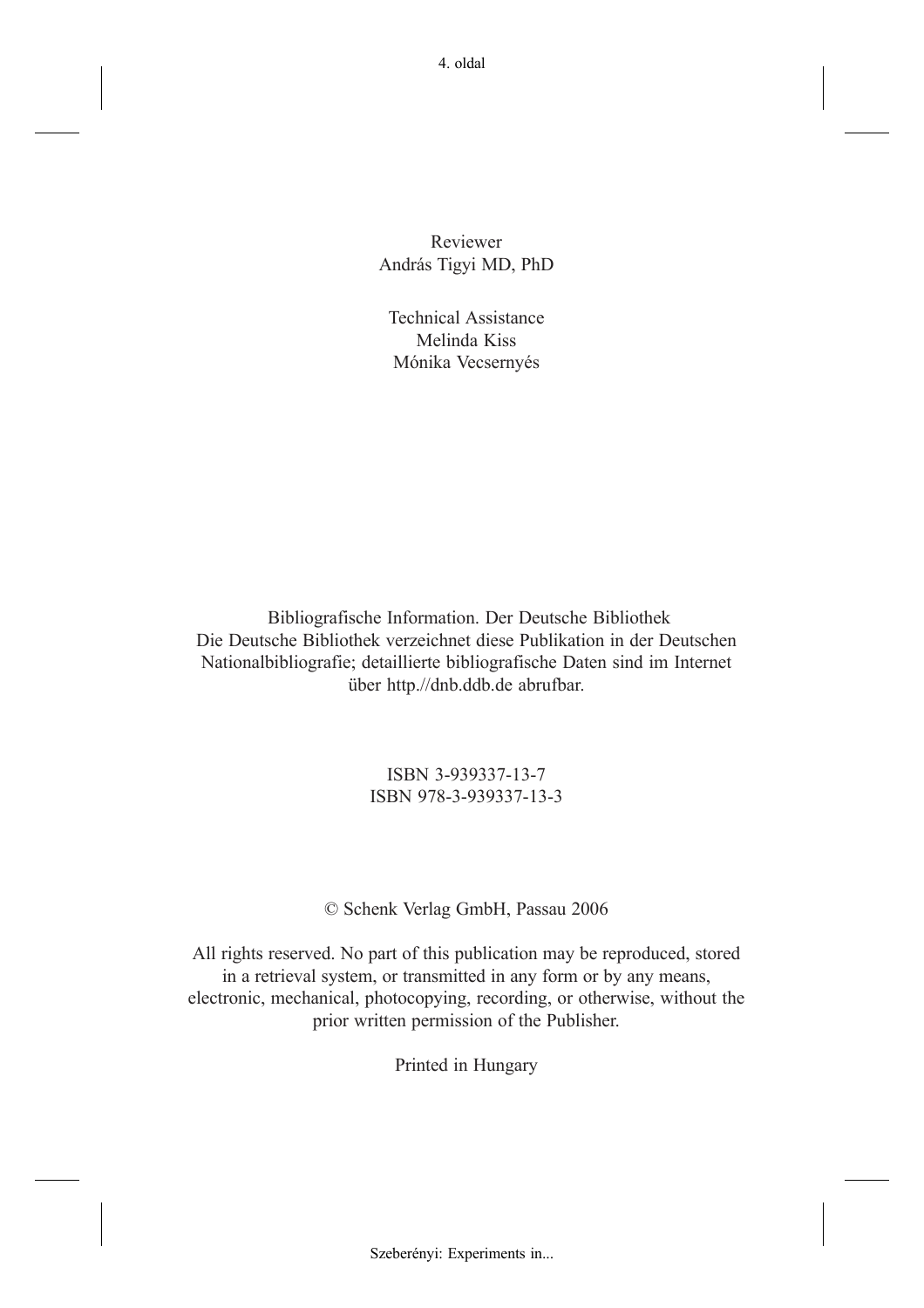# **Contents**

| Preface                                                             | $\tau$ |  |
|---------------------------------------------------------------------|--------|--|
| Types of multiple-choice questions                                  | 9      |  |
| 1. Restriction mapping of a plasmid DNA                             | 11     |  |
| 2. Restriction mapping of a linear DNA fragment                     | 17     |  |
| 3. Cutting and ligating $\lambda$ phage DNA                         |        |  |
| 4. Construction of a subtractive genomic library                    | 29     |  |
| 5. Sequencing of DNA using the Maxam-Gilbert method                 | 37     |  |
| 6. DNA fingerprinting with a minisatellite probe in a family        | 45     |  |
| 7. In vitro synthesis of infectious phage DNA                       | 51     |  |
| 8. Replication of SV40 virus DNA                                    | 57     |  |
| 9. In vitro synthesis of Okazaki fragments                          | 63     |  |
| 10. Proofreading by bacterial DNA polymerase I                      | 69     |  |
| 11. Functional analysis of a DNA repair protein                     | 75     |  |
| 12. The phases of cell cycle                                        | 83     |  |
| 13. Regulation of lamin function by protein kinases                 | 89     |  |
| 14. In vitro transcription by a bacterial RNA polymerase            | 95     |  |
| 15. Isolation of RNA polymerases from frog cells                    | 99     |  |
| 16. mRNA stability                                                  | 105    |  |
| 17. Polysomes and protein synthesis                                 | 109    |  |
| 18. Analysis of protamine-synthesizing polysomes                    | 113    |  |
| 19. Protein translocation across the endoplasmic reticulum membrane | 119    |  |
| 20. The role of calnexin in the secretory pathway                   | 125    |  |
| 21. Analysis of the lac-repressor                                   | 133    |  |
| 22. Lactose operon mutants                                          | 139    |  |
| 23. Regulation of gene expression in mitogen-activated lymphocytes  | 143    |  |
| 24. The role of the 3'-untranslated region in mRNA metabolism       | 149    |  |
| 25. Sucrosomes                                                      | 155    |  |
| 26. Mitochondrial protein transport                                 | 161    |  |
| 27. Purification of tubulins                                        | 167    |  |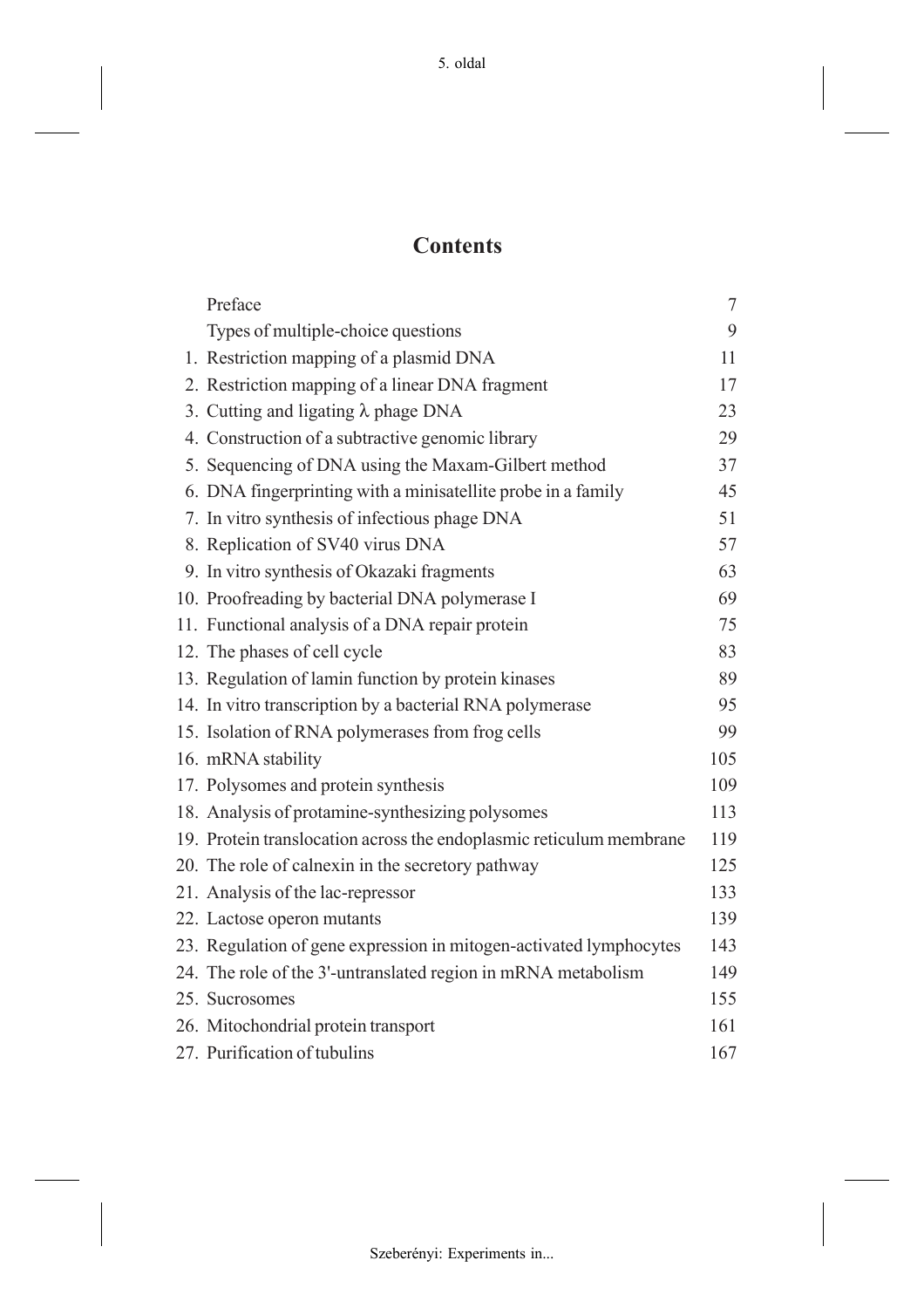| 28. SCG10, a cytoskeleton-associated protein                                  | 173 |
|-------------------------------------------------------------------------------|-----|
| 29. Consequences of the $\Delta$ F508 cystic fibrosis gene mutation           | 179 |
| 30. Signal transduction from the epidermal growth factor receptor             | 185 |
| 31. The regulation of a mitogen-actived protein kinase                        | 191 |
| 32. The effect of nerve growth factor on an early-response gene               | 199 |
| 33. Targeted gene disruption                                                  | 205 |
| 34. Catalytic activity of the SV40 T antigen                                  | 213 |
| 35. Identification of the v-src gene product                                  | 219 |
| 36. Analysis of the mutation that causes Burkitt lymphoma                     | 225 |
| 37. The role of p53 protein in the cellular response to $\gamma$ -irradiation | 229 |
| 38. Analysis of a tumor by comparative genomic hybridization                  | 235 |
| 39. Pedigree of hemophilia A                                                  | 241 |
| 40. Colour blindness and Klinefelter syndrome                                 | 247 |
| 41. Inheritance of nail-patella syndrome and ABO blood groups                 | 253 |
|                                                                               |     |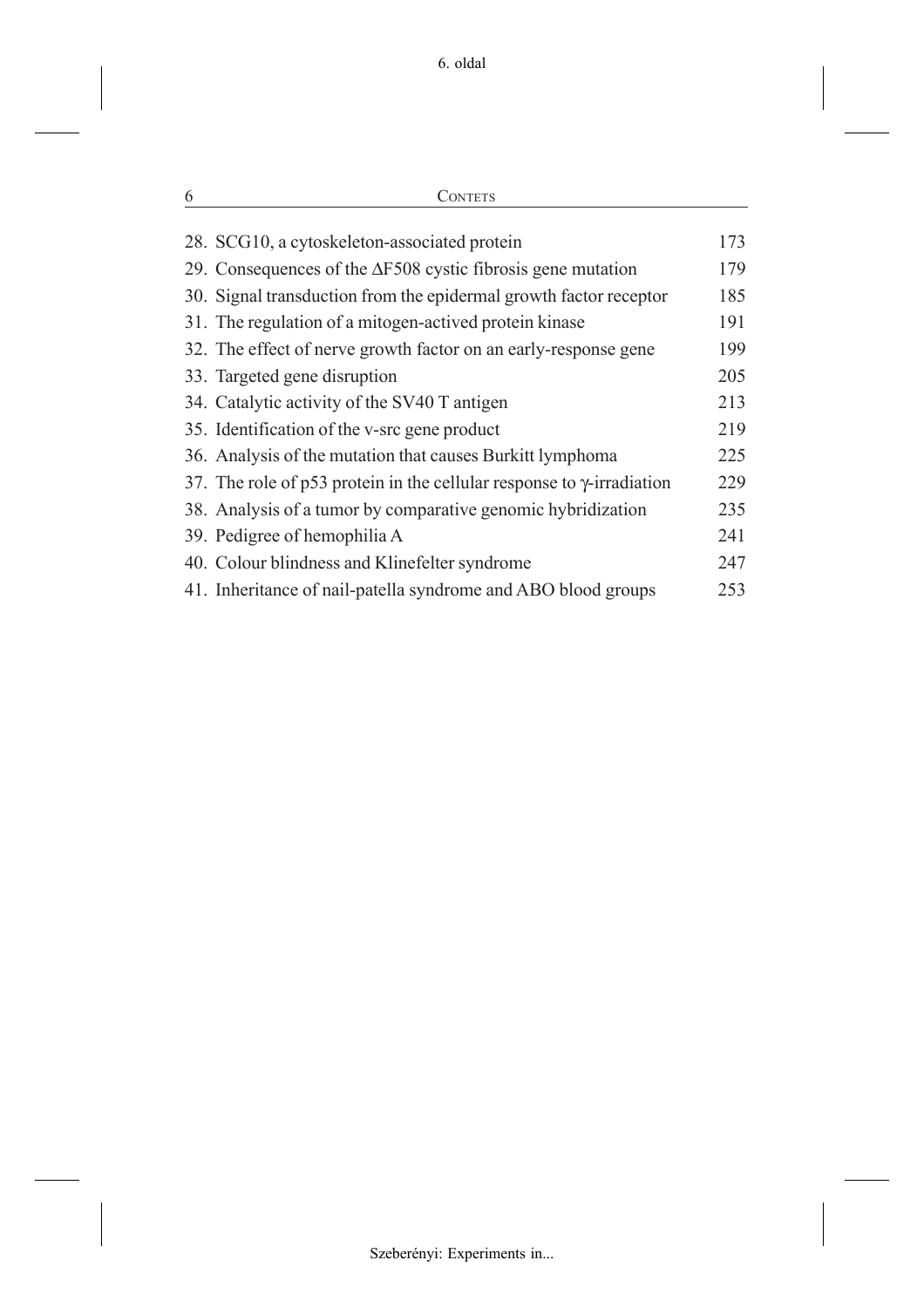### **Preface**

*"Medical practice is mainly problem-solving, so why not teach medicine through problem-solving?" This slogan originates from E. Reerink of Maastricht Medical School, Limburg University (The Netherlands), one of the leading universities in experimenting in medical education. This philosophy of medical education can be extended: it is true not only for clinical instruction, but for the teaching of basic medical sciences as well. Molecular cell biology is one of the most rapidly developing fields of natural sciences: its revolution has had a very strong impact on clinical disciplines leading to the establishment of a new science, molecular medicine. The spectacular advances in cell biology are mainly caused by the development of new, more and more sophisticated techniques. Without understanding this methodology, it is impossible to digest and understand the new findings, processes and principles of modern cell biology. Teaching and learning molecular medicine thus requires a novel, problemoriented approach.*

*Application tests have been used for teaching and knowledge assessment of medical students for more than two decades in the Molecular Cell Biology course at the University Medical School of Pécs, Hungary. This type of test was designed to enhance the problem-solving capabilities of medical students and to objectively assess (by using multiple-choice questions) the higher domains of their intellectual skills in cell biology. Applicaton tests are usually based on original scientific papers: they raise an experimental problem, briefly describe the methods used in the study and present the results in figures or tables. The student is expected to evaluate the data and to draw conclusions by answering a set of multiple-choice questions. To solve these questions, a thorough factual knowledge of the topic is required, but is not sufficient: the student has to apply his knowledge creatively. According to the principles of pedagogy, such a knowledge is more valuable and durable than knowledge acquired by sheer memorization of facts.*

*I hope that solving these tests will not only help the reader to have an insight into how science works, to acquire useful knowledge in cell biology, but maybe even to have intellectual excitement and satisfaction.*

*January, 2006*

*József Szeberényi MD, PhD, DSc*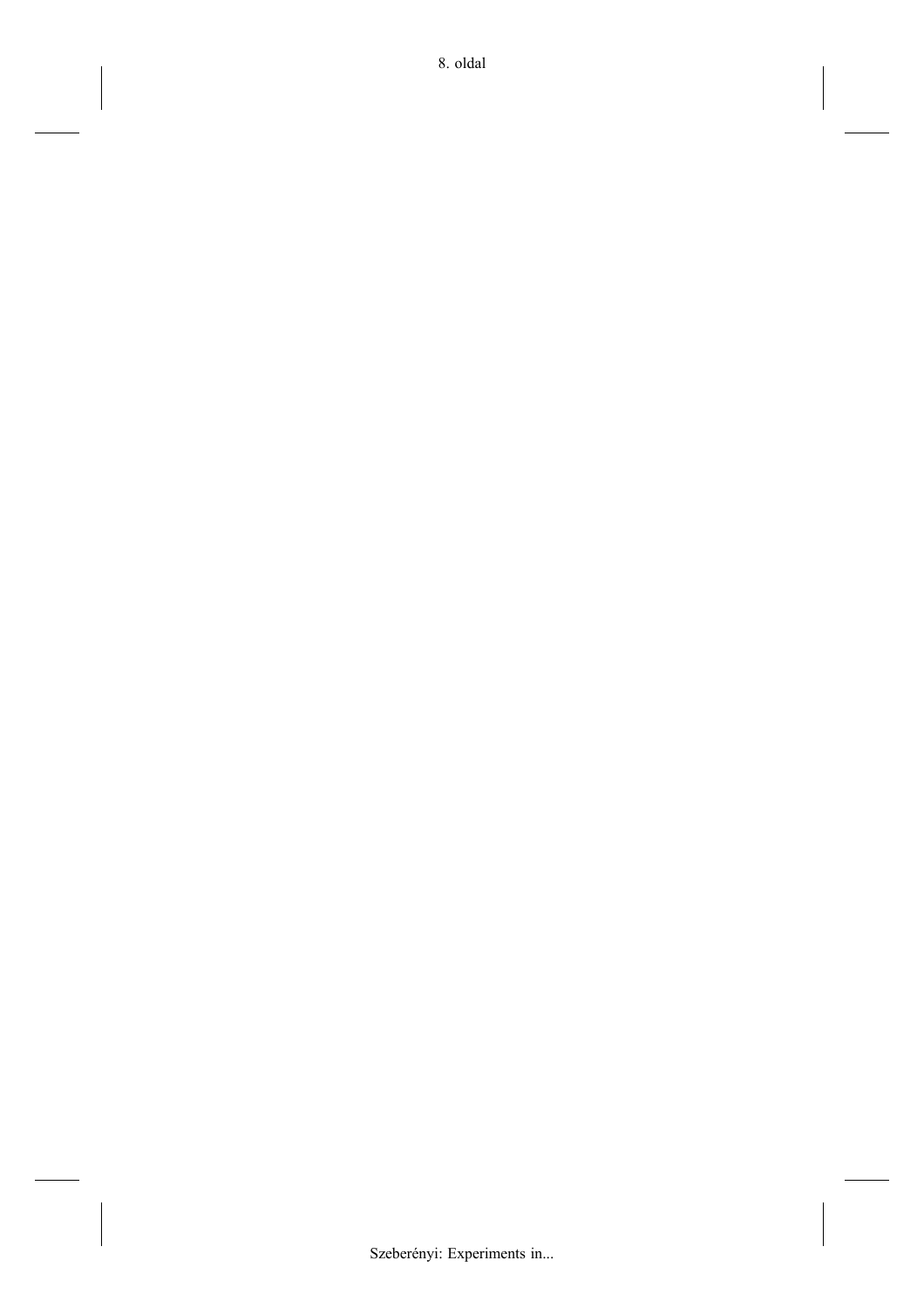# **Types of multiple-choice questions**

### *Five-choice completion*

This type of question consists of a question or incomplete statement followed by five suggested answers or completions. Select the *one* best answer.

### *Five-choice association*

This type of question consists of a list of lettered headings followed by a list of numbered words or phrases. For each numbered word or phrase, select the *one* heading which is most closely related to it.

### *Four-choice association*

In this type of question a set of lettered headings is followed by a list of numbered words or phrases. Select

- A if the word or phrase is associated with A only;
- B if the word or phrase is associated with B only;
- C if the word or phrase is associated with Aand B;
- D if the word or phrase is associated with neither A nor B.

### *Relationship analysis*

This type of question consists of a sentence with two main parts: an assertion and a reason for that assertion. Select

- A if both assertion and reason are true statements and the reason is a correct explanation of the assertion;
- B if both assertion and reason are true statements but the reason is not a correct explanation of the assertion;
- C if the assertion is true but the reason is a false statement;
- D if the assertion is false but the reason is a true statement;
- E if both assertion and reason are false statements.

### *Quantitative comparison*

In this type of question paired statements describe two entities that are to be compared in a quantitative sense. Select

- A if A is greater than B;
- B if B is greater than A;
- C if the two are equal or very nearly equal.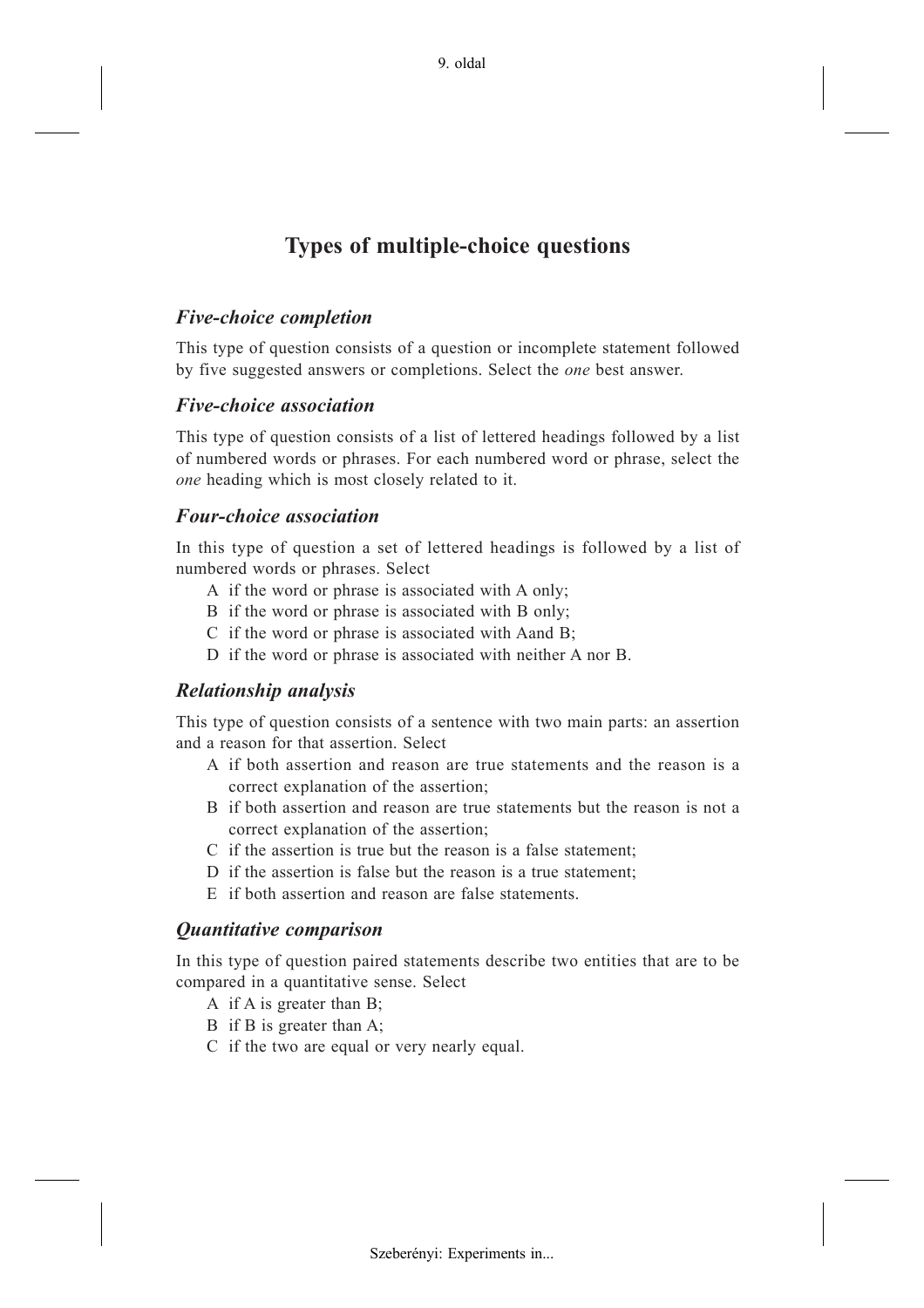### *Variation relationship*

This type of question consists of pairs of phrases which describe conditions or quantities which may or may not vary in relation to each other. Select

- A if increase in the first is accompanied by increase in the second or if decrease in the first is accompanied by decrease in the second;
- B if increase in the first is accompanied by decrease in the second or if decrease in the first is accompanied by increase in the second;
- C if changes in the second are independent of changes in the first.

### *Multiple completion*

A question or incomplete statement is followed by four numbered completions, one or more of which are correct. Select

- A if 1, 2 and 3 are correct;
- B if 1 and 3 are correct;
- C if 2 and 4 are correct;
- D if only 4 is correct;
- E if all four are correct.

### *Text / Figure / Table analysis*

The following statements are related to the information presented in the description of the experiment. Based on the information given, select

- A if the statement is supported by the information given;
- B if the statement is contradicted by the information given;
- C if the statement is neither supported nor contradicted by the information given.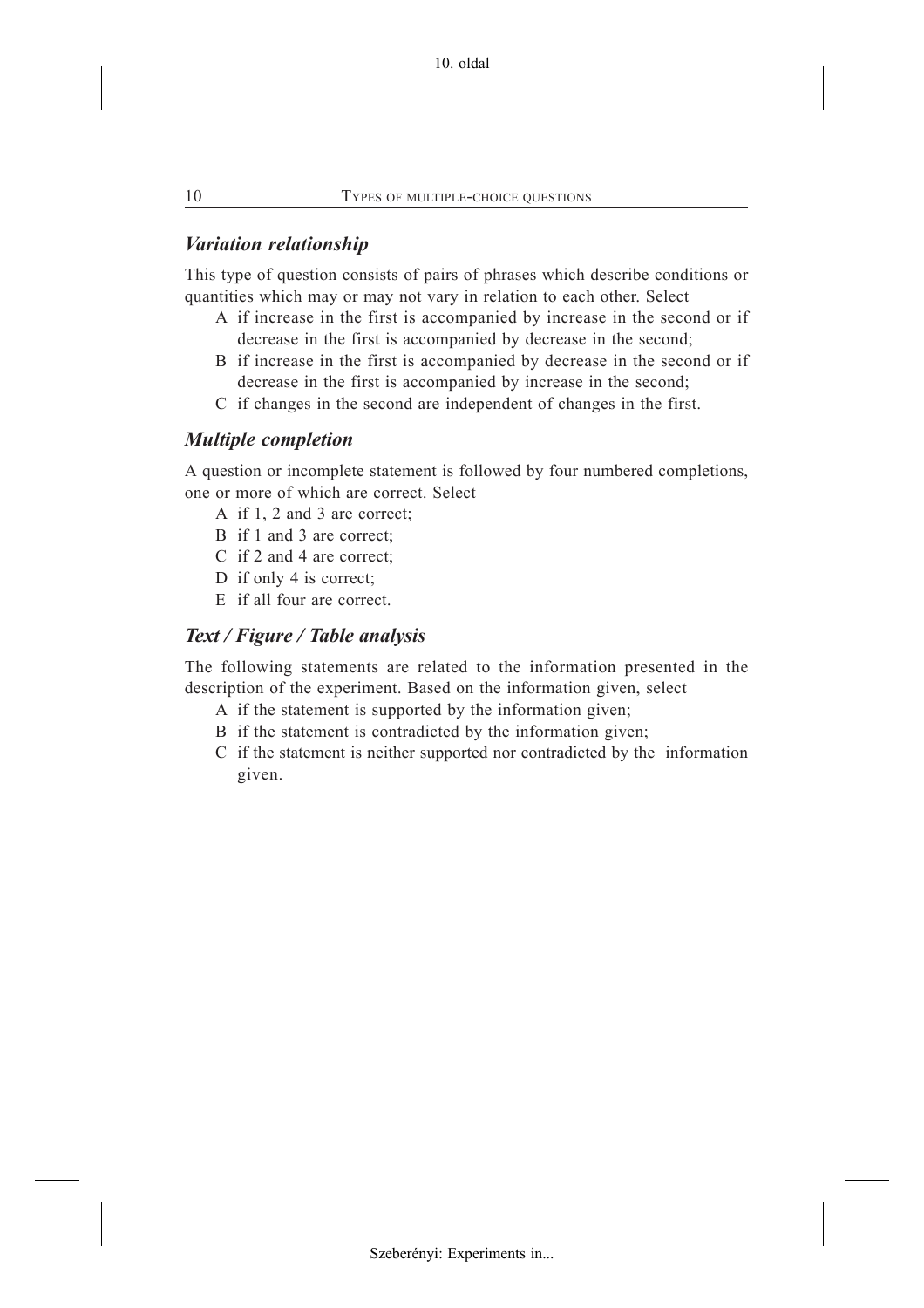# **1. RESTRICTION MAPPING OF A PLASMID DNA TRICTION MANUS**<br>A PLASMID D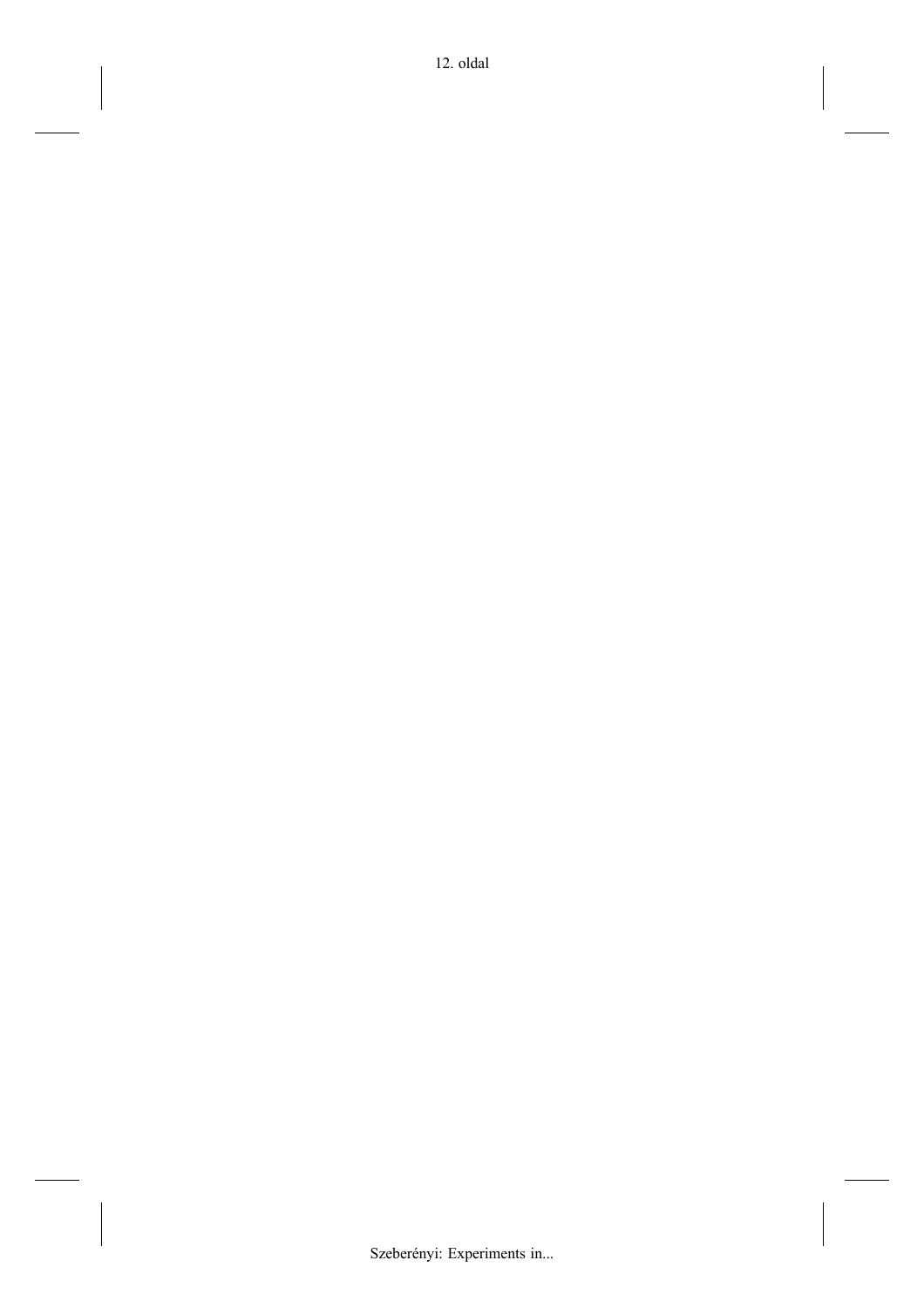### **Terms to be familiar with before you start to solve the test**

*restriction endonucleases \* plasmid \* agarose gel electrophoresis \* ethidium bromide staining \* circular DNA (see G.M. Cooper: The Cell. A Molecular Approach. ASM Press/Sinauer Associates, Inc., 1997, pages 102-105, 108-109.)*

### **The experiment**

**Restriction mapping** of small DNA molecules is an important technique of modern biology. An example of the mapping of a circular plasmid (**pBR322**) DNA is described in this test. Purified samples of plasmid DNA were digested with the restriction enzymes *Acc*I, *Ava*I, *Bam*HI, *Eco*RI or *Pvu*II, or with various combinations of these enzymes, and the reaction mixtures were fractionated by **agarose gel electrophoresis**. Bands of DNA fragments were visualized by staining with **ethidium bromide**. The image of the gel is displayed in Figure 1.1., and the cleavage sites on the circular DNA are shown in Figure 1.2.

Using the information in Figure 1.1. determine the cleavage sites of the enzymes. (An *Eco*RI site is already shown in Figure 1.2.)



*Figure 1.1. Fractionation of the products of restriction endonuclease digestions by agarose gel electrophoresis. (Undigested circular DNAs are usually present in the sample in three forms: closed, superhelical circular DNA /I/, relaxed circular DNA /II/ or linear DNA /III/; see sample 1. The arrow on the right side indicates the direction of electrophoresis.)*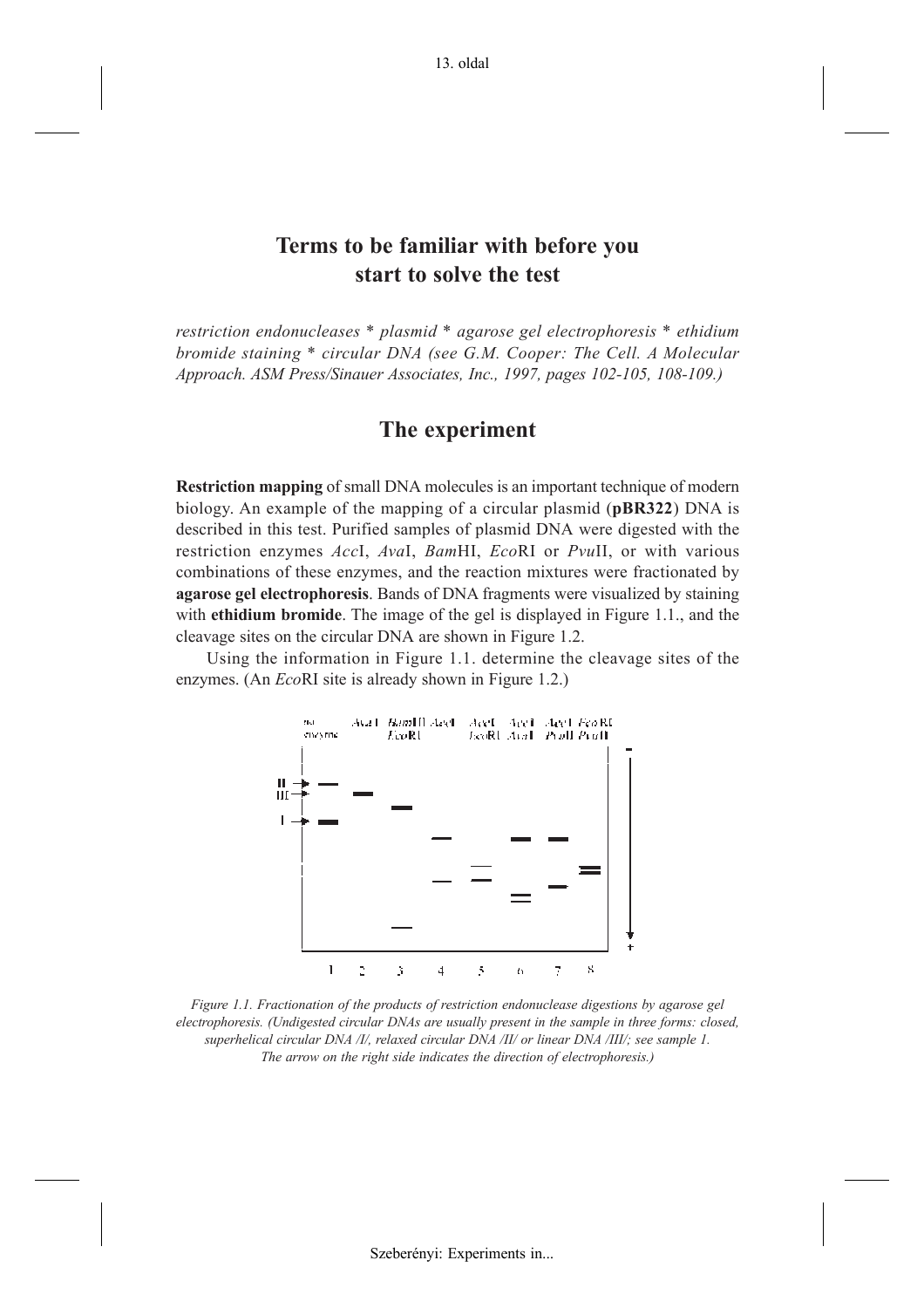

*Figure 1.2. The map of plasmid pBR322. (The numbers indicate restriction sites to be identified on the basis of Figure 1.1.)*

### *Five-choice association*

- A: *Acc*I
- B: *Ava*I
- C: *Bam*HI
- D: *Pvu*II
- E: *Eco*RI
- 1.1. This enzyme cuts at site 1.
- 1.2. This enzyme cuts at site 2.
- 1.3. This enzyme cuts at site 3.
- 1.4. This enzyme cuts at site 4.
- 1.5. This enzyme cuts at site 5.

### *Correct answers*

| $1.1.$ C        | $1.4.$ D |  |
|-----------------|----------|--|
| 1.2. A          | 1.5. A   |  |
| $1.3. \qquad B$ |          |  |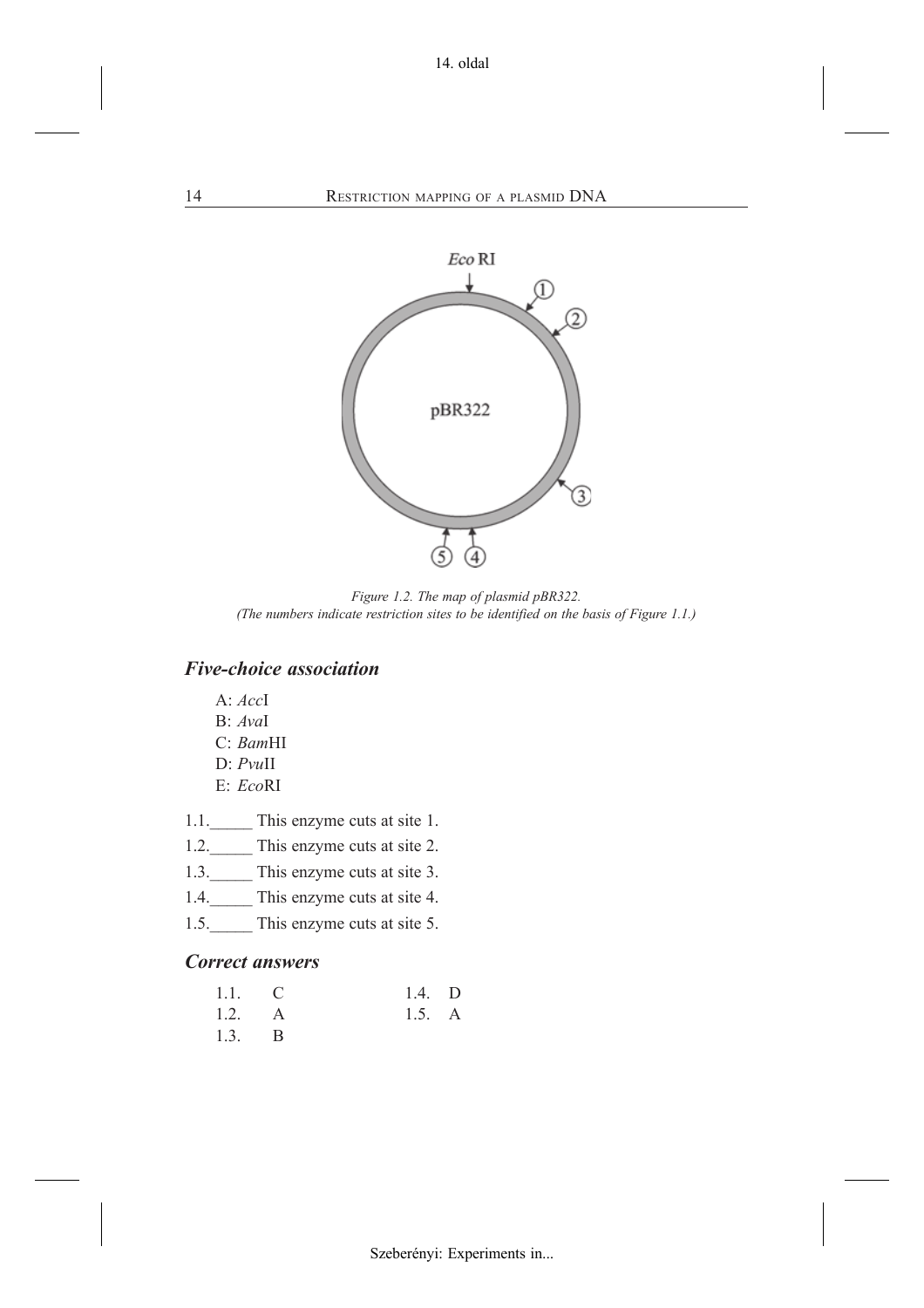### **Explanations**

Agarose gel electrophoresis fractionates DNA fragments according to their size: the smaller the molecule, the faster it runs. Restriction mapping can be done by comparing fragment sizes.

Digesting pBR322 with *Acc*I generates two fragments (sample 4 in Figure 1.1.), therefore the plasmid must contain two cleavage sites. All the other enzymes have a single recognition site in pBR322: alone they produce a single DNA fragment (e.g. *Ava* I in sample 2) or in pairs they generate two fragments (samples 3 and 8). *Eco*RI and *Pvu*II give fragments of similar size (sample 8): the *Pvu*II site is therefore either site 4 or site 5. *Acc*I gives two medium-sized fragments (sample 4): sites 1 or 2 and sites 4 or 5 are the candidates for *Acc*I cleavage. *Pvu*II cuts into the small *Acc*I fragment (compare samples 4 and 7): site 4 is thus for *Pvu*II (**MCQ 1.4. D**) and site 5 is for *Acc*I (**MCQ 1.5. A**). *Bam*HI generates a large and a very small fragment with *Eco*RI (sample 3) indicating that the two enzymes cleave near to each other (**MCQ 1.1. C**). Site 2 is thus left for *Acc*I (**MCQ 1.2. A**) and site 3 for *Ava*I (**MCQ 1.3. B**).

#### **FURTHER READING**

Bloch, K.D.: Mapping by multiple endonuclease digestions. In "Current Protocols in Molecular Biology" (eds. Ausubel, F.M. et al.), John Wiley & Sons, Inc., 1994, Chapter 3.2.

Brooks, J.E.: Properties and uses of restriction endonucleases. In "Guide to Molecular Cloning Techniques" (eds. S.L. Berger, A.R. Kimmel). Academic Press, Inc., 1987, pages 113-129.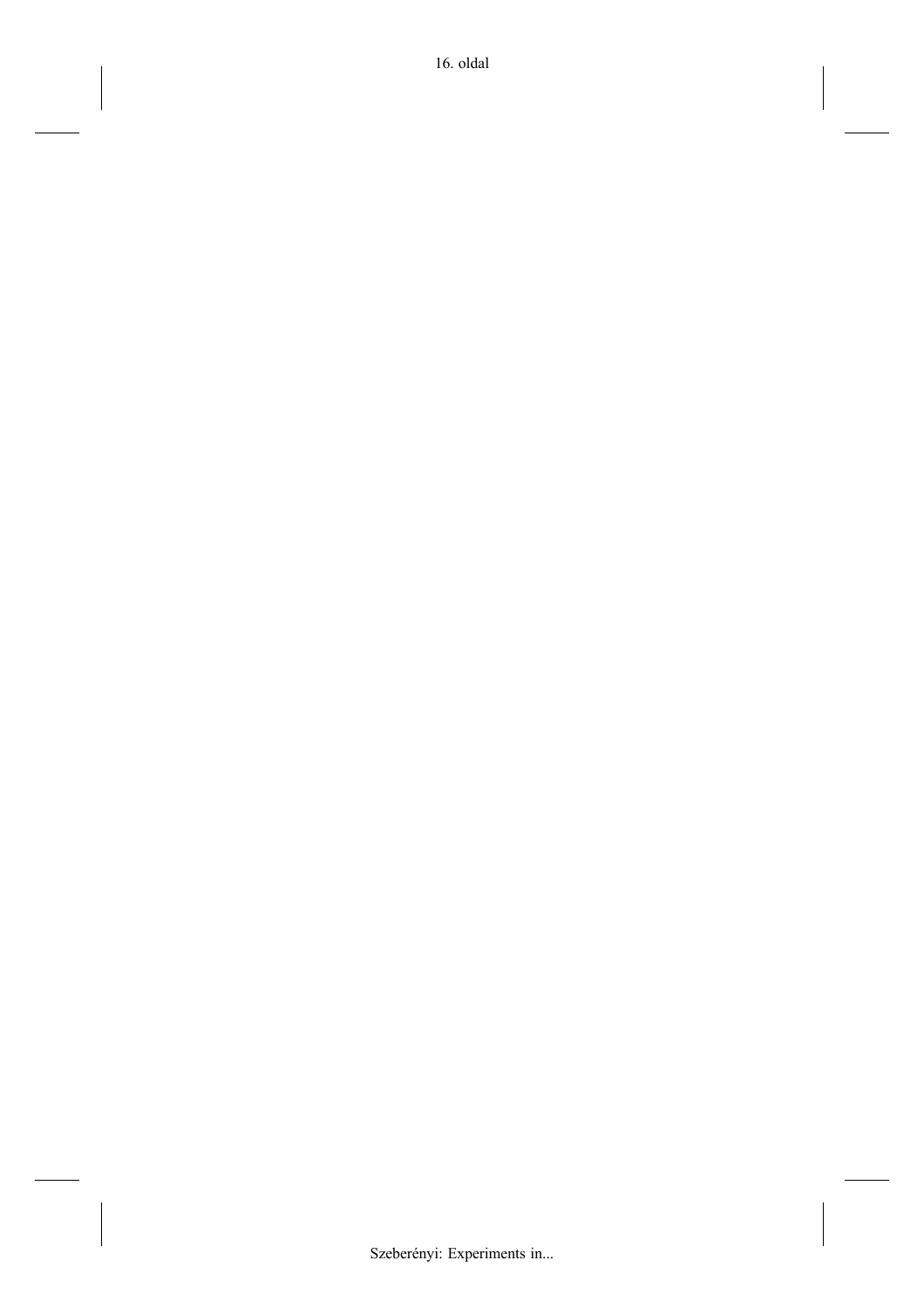# **2. RESTRICTION MAPPING OF A LINEAR DNA FRAGMENT FRICTION MANUS**<br>**EAR DNA FRANCISCHE**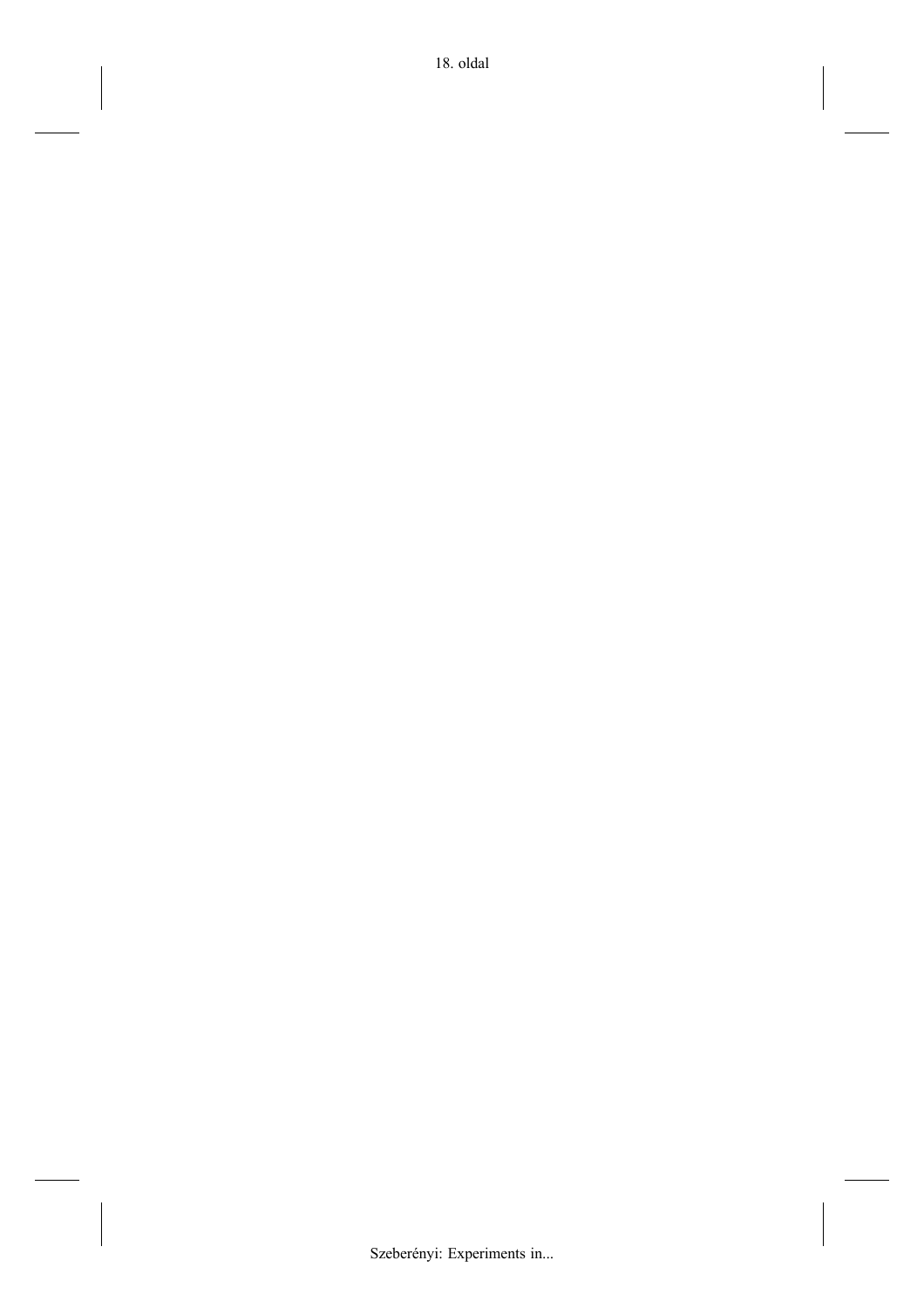### **Key terms to be familiar with before you start to solve the test**

*restriction endonucleases \* DNA polymerase I \* in vitro DNA synthesis \* chloroform*  $extraction * polvacr$ *vlamide gel electrophoresis \* autoradiography \**  $5' \rightarrow 3'$ *exonuclease \* template \* primer \* DNA structure (see G.M. Cooper: The Cell. A Molecular Approach. ASM Press/Sinauer Associates, Inc., 1997, pages 46-47, 92- 93, 102-105, 175-184.)*

### **The experiment**

A DNA fragment generated by *Eco*RI (cleavage site: 5'-G↓AATTC-3') and *Bam*HI (cleavage site: 5'-G↓GATCC-3') digestion was analyzed in this experiment. (One strand of the recognition site of the enzymes is shown only; the cleavage sites are indicated by the arrows in the sequences.) The purified DNA fragment was incubated *in vitro* with a **DNA polymerase I** lacking  $5' \rightarrow 3'$  exonuclease activity, dATP, dGTP,  $dTTP$ ,  $[\alpha^{-32}P]dCTP$ , ions and pH required for enzyme activity. After incubation the DNA fragment was purified by chloroform extraction, divided into five aliquots and treated with *Alu*I restriction enzyme for various periods of time (0, 2, 5, 10 and 120 minutes). The products of the reaction were fractionated by **polyacrylamide gel electrophoresis** and then analyzed by **autoradiography**. Figure 2.1. shows the autoradiogram.



*Figure 2.1. Autoradiogram of AluI digests fractionated by gel electrophoresis.*